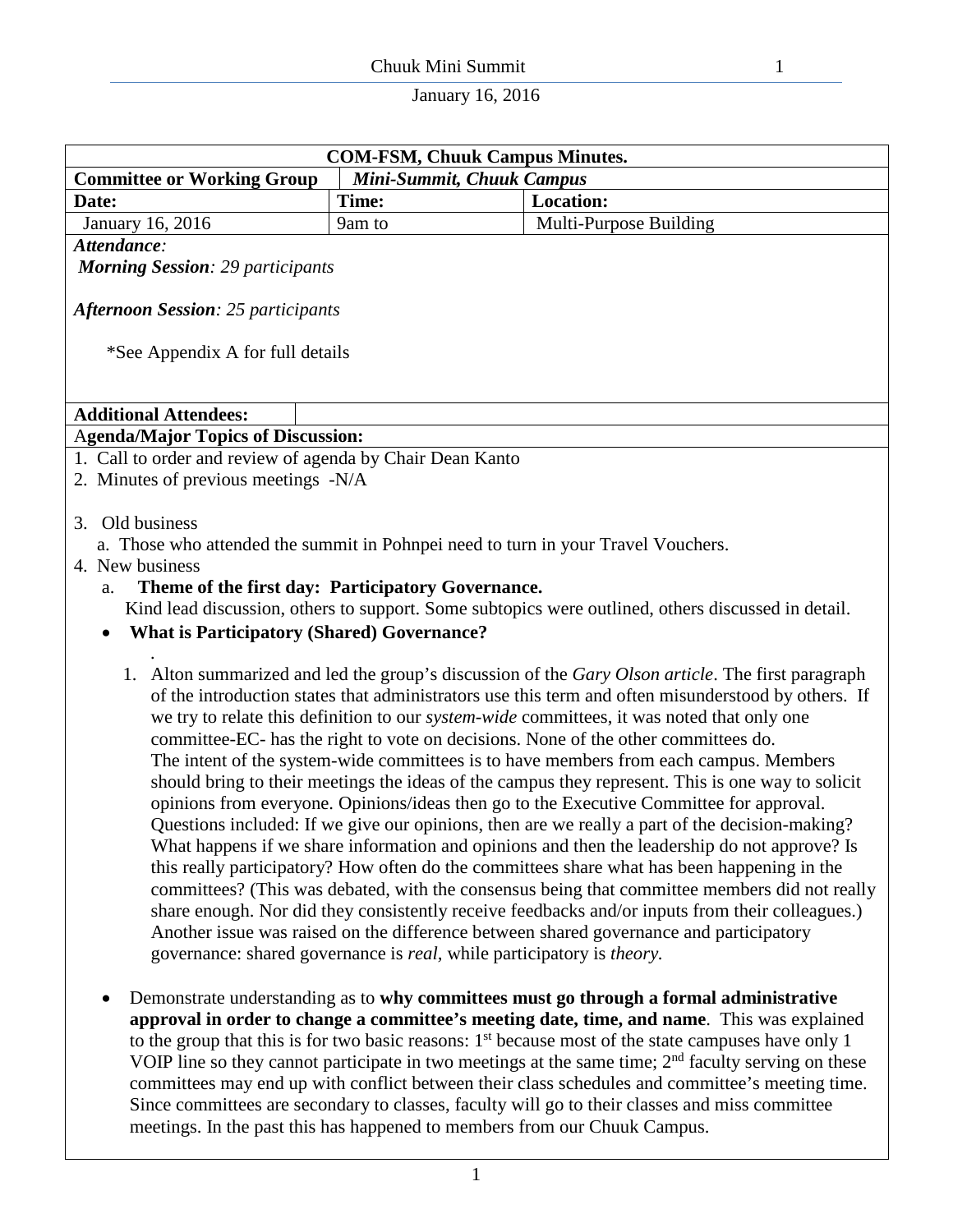- Discuss and recommend **alternative pathways** for faculty service to the college in lieu of only serving on committees.
- **Define participatory governance and discuss ways to improve individual, committee, and institutional efforts** a**nd responsibilities to the college**. —Group discussion led by Dean Kanto, assisted by other national summit participants.

We need committees, but what can we do to make them work? Are there alternatives? Comments and other questions: During faculty meetings, we need to be more involved and proactively participate. It really is up to each campus to decide how they can best improve. It is often assumed (erroneously) that everyone knows things but the truth is, they don't; this is especially true for our new employees on campus.

Suggestions: Committee members need to share information and solicit input, bring updates to meetings for others to be informed. Send out emails, and make posters. We need to answer emails, at least to acknowledge that we received it. We need to do things together. Each of us should ask if we are doing our jobs. We need to keep everyone accountable.

#### **How can we improve the system approach and find alternative pathways to serving on a system-wide committee?**

Part of this discussion went back to BP 2200 and AP 2200, specifically the part that says that the SBA president at the National Campus is expected to attend the Executive Committee meetings and when unable to attend, should send a proxy to attend. Now, if he is to represent all of the SBAs, then they should meet (VOIP) before the system-wide meetings to solicit inputs from the sate campus' SBAs. AP2200 should say that the SBA president will attend, not simply is invited. The SBA at Chuuk Campus is required to attend Management Council meetings. SBA president is a member of Chuuk Campus' Management Council.

The policy states that students shall be encouraged to participate and their viewpoints sought in matters for which they have direct, reasonable interest. General experience has shown SBA members are not as interested in regularly attending these meetings, and they are not required to do so.

*Suggestion 1: Get students, such as Divine Aier involved.* Find a way to get him to represent the students. Staff and faculty will have to get more involved; perhaps our student services people can support greater student involvement. AP 2200 says that students "are expected" to participate on committees, but for the most part they don't come.

Note: Students cannot be on HR as it deals with confidential information about employees.

*Question*: Does the National Campus SBA represent the Chuuk SBA? Do the SBAs have any system-wide meetings? There used to be, when Silfred Robert was our SBA president, but not since then.

Faculty/Staff Senate: Has agendas and minutes for their meetings. This committee takes care of complaints, grudges of teachers against administration. IC is a member, so as everyone is except for the Dean. They are to have meetings here on campus and the officers take the outcome to the system-wide committee meetings.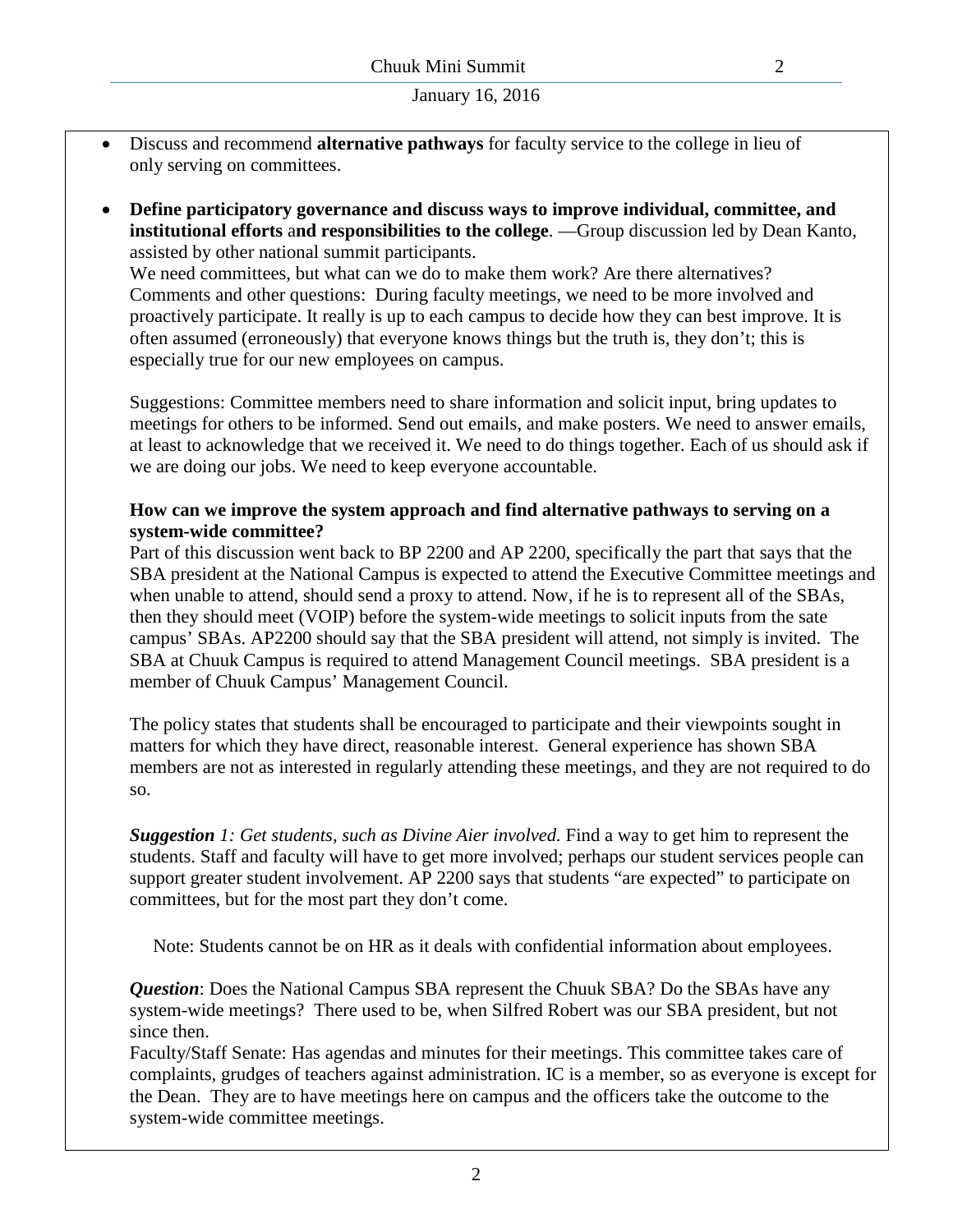*Question*: If we think that our committees are not effective, whose responsibility is it to oversee all of the committees to see if they are doing their jobs?

**Action**: *During our meetings, chairs/committee members will make reports on what their committee has done. Our solution is to communicate better and more effectively. Change some of the chairs to have responsible and active chairs.*

• **Define purposeful dialogue** / **Communication**: Discussion leaders: Alton, Wilson, Kind *COM-FSM Definition of Purposeful Dialogue*

*• Purposeful dialogue is a model of institutional communication characterized by the following: -being genuinely participatory, -multi-directional and ongoing, -professional in tone, -centered on use of evidence and -focused on achieving published mission and goals.*

*Discussion*: The communication diagram showing that communication should be Up-Down and Side-to-Side was drawn and discussed. Also brought up was the right and responsibility issue where if one thinks one has a right, then that person must also accept responsibility. To complain, one must be there; one must listen before talking. Respect for each other is a key part of effective communication. Communication needs to be top-down, bottom-up, and side-to-side.

 So, for example, if both Instruction Committee and Student Services have monthly meetings, what about a way to deal with issues that cross over both? The Dean, IC, and the new Student Services Coordinator are responsible for overseeing the committees.

 *Concern/Question*: We keep saying "want everyone's ideas," but this is impossible. Most of us here are not sharing. Supported with comment on emails not always responded to. *Response: At least you are here and listening. You have the right to be silent, but then you have the responsibility to do what is decided. Remember the 3Rs: right, responsibility, and respect. Discussion should be based on the issue, not on personalities. Respect means to act in a well-mannered way.*

*Note*: Alternative pathways: Join and participate in a state campus committee. We do have Chuuk Campus committees: Fundraising Committee [no activities], Beautification [basically only 2 members], Management Council, Emergency Committee, ChAWG, Meseiset [presently inactive], Instructional, Student Services. The problem seems to be that they depended on only a few people, and while they started in earnest after a while, the group dies out. ChAWG is an example. It did assessment work and the results are sent to counterparts at the National Campus. Thus, there is a linkage. We need to find a way to link relevant state campus committees to relevant system-wide committees.

*Suggestions*: Assign campus committees to an appropriate person (IC, Dean, etc.). For example: Instructional Committee can be assigned to IC; while Facilities would be assigned to the dean. Question: If Fundraising Committee raises money, do we have to report it and send it to the National Campus? *In the past, Yes, it went directly to the endowment. We got none. Only the profit from the snack bar. The Endowment Fund is receiving funds from some Chuuk Campus employees through payroll deduction in the amount of \$1,183 a year.*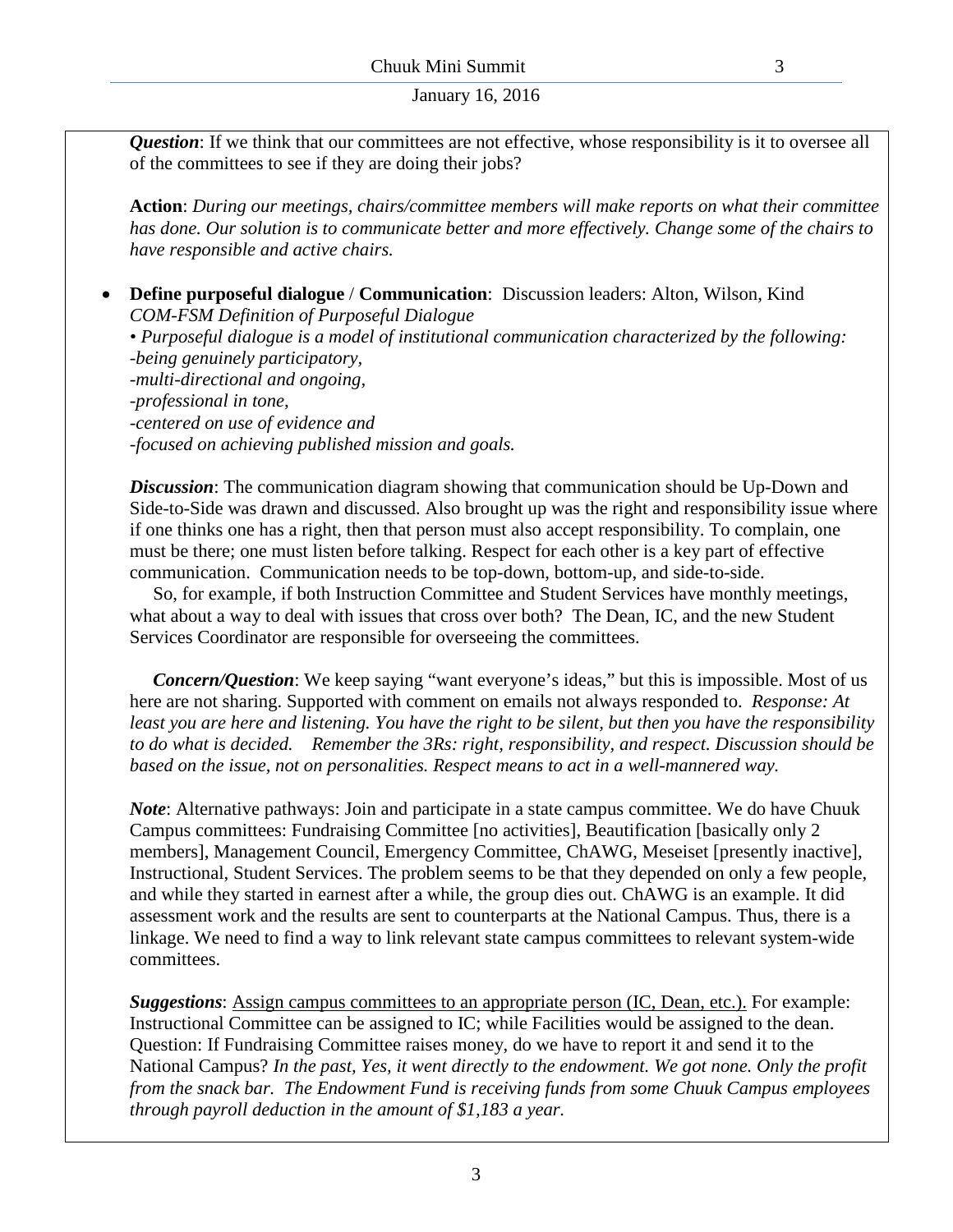Notes: Discussions/decisions should be data driven, use evidence.

• **Be able to locate and apply the Strengthening Purposeful Dialogue handbook** -Demonstrated

## • **Articulate institutional priorities that should drive committee decisions.**

Everything we do should be focused on the college's mission & 6 goals: dialogue should be aimed towards fulfilling these. We broke into 4 groups: administration / instructional (2) / student services to work on how each group would fulfill our guiding principles, first focus is student success, all 9 guiding principles to be focused on over time.

# **6 strategic directions**

-focus on student success

-emphasize academic offering in service to national needs.

-be financially sound, fiscally responsible, and build resources in anticipation of future needs -invest in and build a strong capacity in human capital

-become a learning organization through development of a learning culture guided by learning leaders

-invoke an image of quality

## *Ideas from groups:* use the Purposeful Dialogue handout

Relate all 9 guiding principles to student success:

Guiding principle 2: you may need more than one mode of communication to achieve your goal. RAR committee has had discussions on how COMET blocks students from college. Can we come to a consensus on whether or not we want open enrollment? Don't just use old data; more is needed. One participant shared a personal experience of having chosen an open enrollment college, where they studied, passed their courses, and graduated.

**COMET test discussion**: Another questioned whether or not the entrance test is a true measurement on how well students will do in college? We should also use transcripts, recommendations, etc. Several valedictorians did not pass the COMET. We should not base student evaluation on just 1 test. We don't believe that using only one method to measure student capability is the best. There is need for a study on students who didn't pass the COMET but went on to successfully graduate from college.

*Response: : O*nly the Board of Regent can approve to change the COMET or to try a new test. Many of our students are not ready or prepared for college level courses. We need to improve what happens once we get students; we must prove that can help them be successful in college. We need to focus on retaining those few we have. Students often don't know what they want. Just want to get a degree. Some don't know what they really want to do with their lives. Thus, we need to help them set goals and work toward achieving those goals.

We are no longer allowed to offer the few courses for the AA degree in business that we used to offer here at Chuuk Campus. Our purpose for offering them was to keep/retain the Chuukese students, who are interested in majoring in Business, at COM-FSM. Once they started here, they can then go on to the National Campus to complete the program there.

*Actions to take:* We should take an initiative to find out how many of the students who didn't pass the COMET but attended and graduated from other institutions.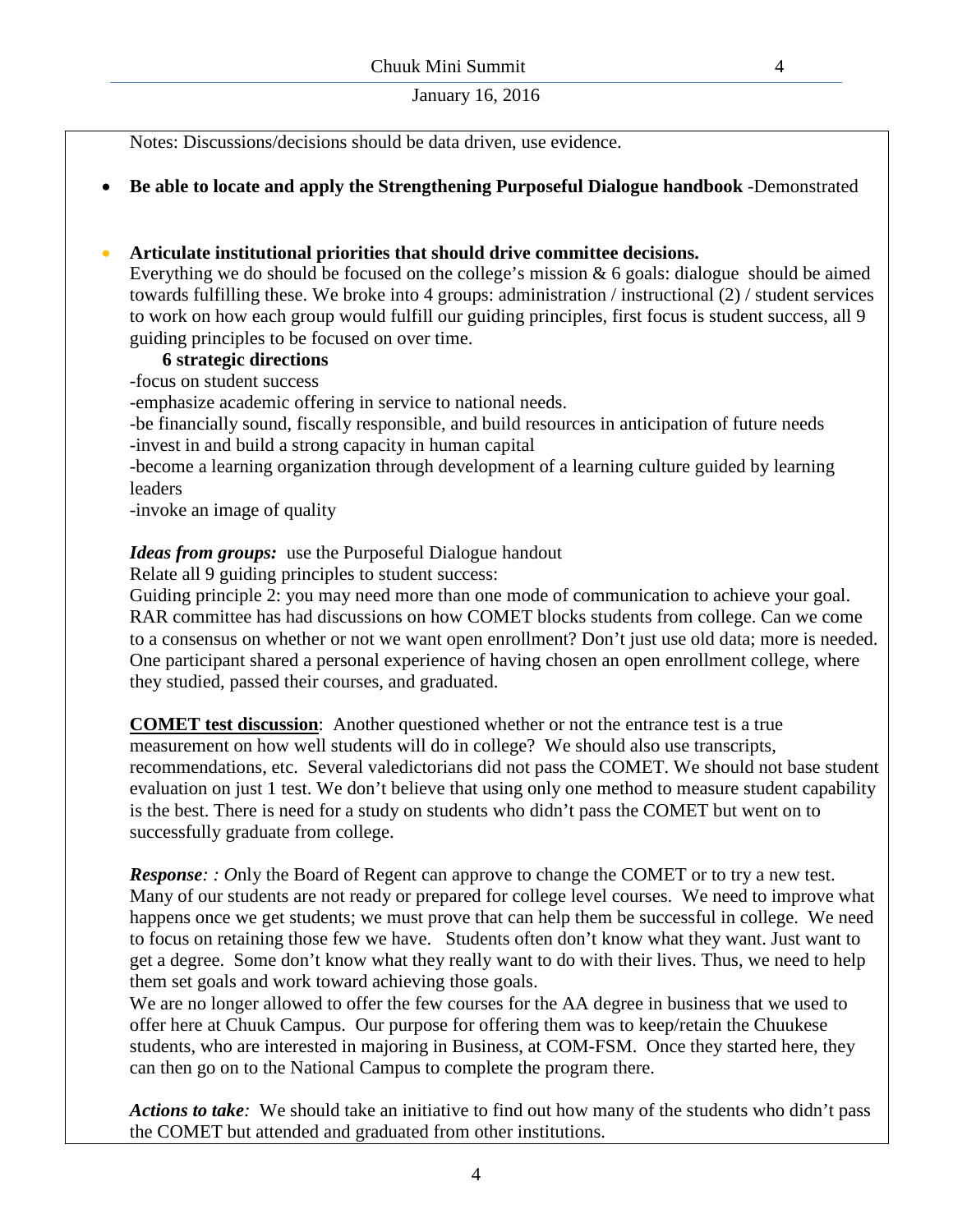Note1: Success here depends on passing the COMET.

*Devil's Advocate*: Why do we think we can be successful with students who don't pass the COMET, if we are not successful with the few who passed and are at the college?

*Response/Discussion*: We need to work with the problems that our students have. We need to identify the problems and find solutions before we can evaluate. We also need to look at how we are assisting them. We need to assist with what is/are actually needed by them but not simply what is available to offer. We need to show that we are capable of assisting the few we have to prove that we are also capable of retaining and successfully graduating more. If we cannot do it with the few we have, then there is really no need to recruit more because we will fail miserably in retaining and graduating them.

Most students want to get into the degree programs but are in the certificate programs because they score low on the COMET. However, the certificate programs do not have the necessary courses to prepare them to pass the COMET, and enroll in the degree programs. The students will soon loose interest, and/or loose Pell grant eligibility.

*Summary*: Triangulation: Maybe we need three sources of information to make a decision for admission. But presently we use only 1 source- the COMET- as basis of admitting students. They don't have data on the COMET.

Actions: 1st get students to come to us, 2<sup>nd</sup> keep them. We have both a Recruitment problem and a retention problem.

#1 Replace the COMET. Want a placement test. Try experimental ones in English / math. #2 Retention: we are responsible for student success. Recruitment is part of student success; encourage DOE to do their job. Administration & student services & instruction & CRE are all responsible for retaining our students. We will do our jobs!!!!

Share with Johannes Berdon, our Board Representative.

Now we need to get data. Do we have % data on schools passing comet? Example: Faichuuk 0 passed, it is our responsibility to train their teachers. Xavier students pass but don't come.

*Question*: We spoke of the need for triangulation of data; what are other 2 sources???

Lunch break

• Completed Assessment form for Day 1 of the Governance Summit

# **Afternoon Session: Decision making**

Mission

- Strategic Plan the group was shown where to find this on the website.
- IEMP Integrated Educational Master Plan –the group was shown where to find this on the website.
- Student learning and achievement = success
- Academic Quality
- Policies & Procedures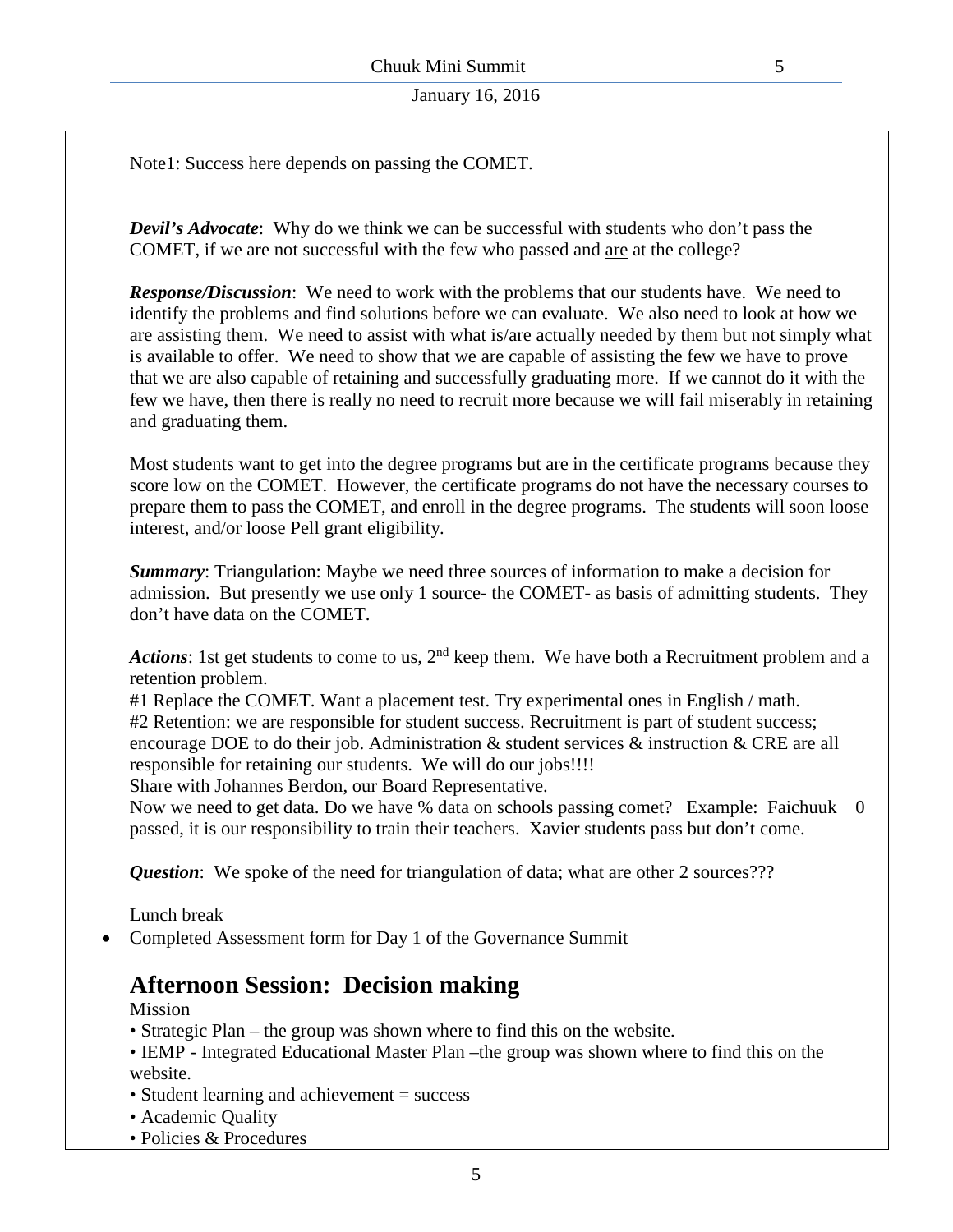- Data (quantitative & qualitative)
- Improving Institutional Effectiveness (all of the above)

#### • **Decision Making and Data Discussion** - Led by Alton *Consensus #3 sought*

How can we make good decisions without good data? Dr. Mary Allen's book talks of the need for data for self-improvement. How do we do it so we can improve?

*Instructional* has sources of data: G.P.A., student evaluations of instructors, course level evaluation. We send to Palikir; but we get back no data. During the original TracDat training here in Chuuk, we asked why TracDat was asking for course level data (CLSOs) since we normally calculate only SLO data. The answer was that to find Course Learning Outcomes, we should take our data for the specific SLOs under a given CLSO, average them, and then put that in as your GSLOs (general learning outcomes). Our worry was that this recalculating was not giving us usable information that we could use to improve our teaching and classes. We feel that we should be doing pre-post testing so we can see where we are weak and improve upon. This also shows us how much learning takes place. For example, if pre-test score was 25%, and post 50%, we know that there is 25% improvement in learning due to teaching. With 25% improvement, it is fair, but we may need to try to improve next semester. If the students scored 90% on the pre-test SLO, we may need to change the course outline because we know the course is too easy and there is not much room for improvement in student learning from the course. By doing item analysis on the test questions, we can identify if the questions are too easy, or there is need to increase lecture on certain SLOs. We may even need three sources of data (triangulation): pre-post test results, item analysis, and textbook readability scores (should be 65% or higher) to assess validity of materials and quality of learning.

*Notes*: Assessment of courses is not yet uniform. We are required to use post-test (exam results) with at least 75% passed in any given CSLO as successful. MS100 instructors have put together a common assessment test to be used at all campuses and it has been used every semester. However, for the other courses, there is evidence that the assessment forms used at the different campuses were different. We found out during the summit that we all have different forms to fill out for assessment, and we don't know why we all were given different forms to fill out.

*Staff & Administration Data:* We need to change staff and administration outcomes to show student learning. Need to see what students are learning in each of those areas. Need to finish work, which former SSC Maika Tuala began. Maika started by asking each office under student services to come up with 5 criteria, 5 goals that you will work on. For example: recruitment and student relationship. Business Office might want to make sure receipts and expenditures are all appropriate and filed. Once you have your goals, you can hopefully assess them on a 1 to 5 scale. If one comes out with a score of 2.5, one knows what one's weaknesses are. The nurse may see 20 students / day, is this good or bad? Suppose you want to see 100 students/day, and then you must market your services. Suppose Counseling wants 40% of the student body to come to Time Management workshop, going to have to improve it. If you go from 5% to 30%, this is good, but you will want to make it higher next semester. FAFSA : 70% have filled them out, and you feel that is good enough and you are happy with that; but can you improve that? What are your best practices?

*Idea*: What about cross-training? Then we would be able to keep things going during a long

6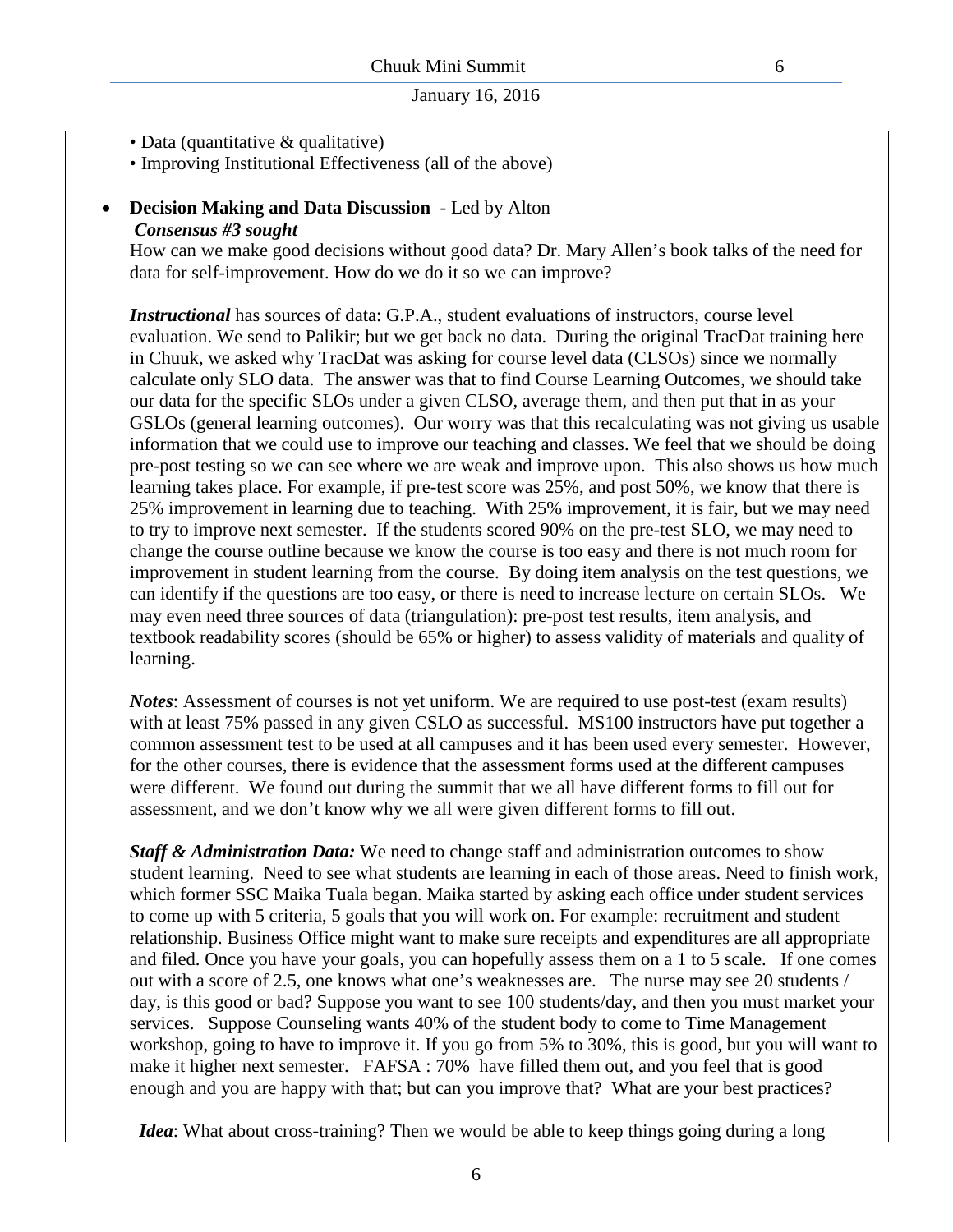illness/absence.

*Consensus Action to Take:* ChAWG will come up with criteria and training on how to assess/evaluate staff and administrators.

- **Demonstrate awareness of where to locate the college mission, strategic plan, Integrated Educational Master Plan (IEMP), policies, and procedures**. – demonstrated
- Demonstrate awareness of the college priority and strategic direction to Focus on Student Success.
- **Demonstrate awareness of the Quality Focus Essay presented in our Self Evaluation Report that is also focused on student success**.

Copies of these were made and given to all instructors by IC.

 *Note*: Pages 310-315 of the Self Evaluation Report contain the Quality Focus Essay.

*Comment*: There needs to be a balance between access and success for learners

- **Demonstrate awareness of the Foundations of Excellence (FoE)**. This was briefly discussed as only a few of us had joined any of the working committees. The First Year Experience group did meet several times. One idea repeatedly kept popping up in that group's discussions, and that was the students' need for a study skills class. This comment has been raised here several times, and though Counseling is trying to help, many students, faculty, & staff believe the study skills class should be taken by everyone.
- **Discuss and commit to ways in which you can improve student success over the next three years**.

*Define student success*: According to the COM-FSM self-evaluation study: Course completion, retention, and graduation. However, *certificate students moving to a degree program are not measured; only those who graduate in the certificate program. They are considered as having failed, even though they might have either passed the COMET and moved into a degree program, or transferred to another institution.* 

Many of these are institutional data that are sent for WASC purposes; degree audit, persistence rates, etc. Did they tell us how to get data? *Do* they take all or just some of the following into account? *Student* learning, 1<sup>st</sup> year student experience, improved grade passing rates; course completion, accountability, tracking, higher graduation rates & less time to completion, greater faculty & staff involvement in student success efforts, and redesigning gateway courses. All of these things can have an impact.

• Discuss ways in which your committee<sup>1</sup> division/office can play a role to improve student **success.** We divided into groups and came up with the following ideas:

**Instructional: a** Checklist containing:

- 1. Knowledge- teaching in your field, knowledge of content;
- 2. Methods –lesson delivery, lesson plan, bloom's taxonomy, technology, visual aids;

<sup>&</sup>lt;sup>1</sup> We replaced "committee" with office/division to make it more applicable to the entire group.  $\overline{a}$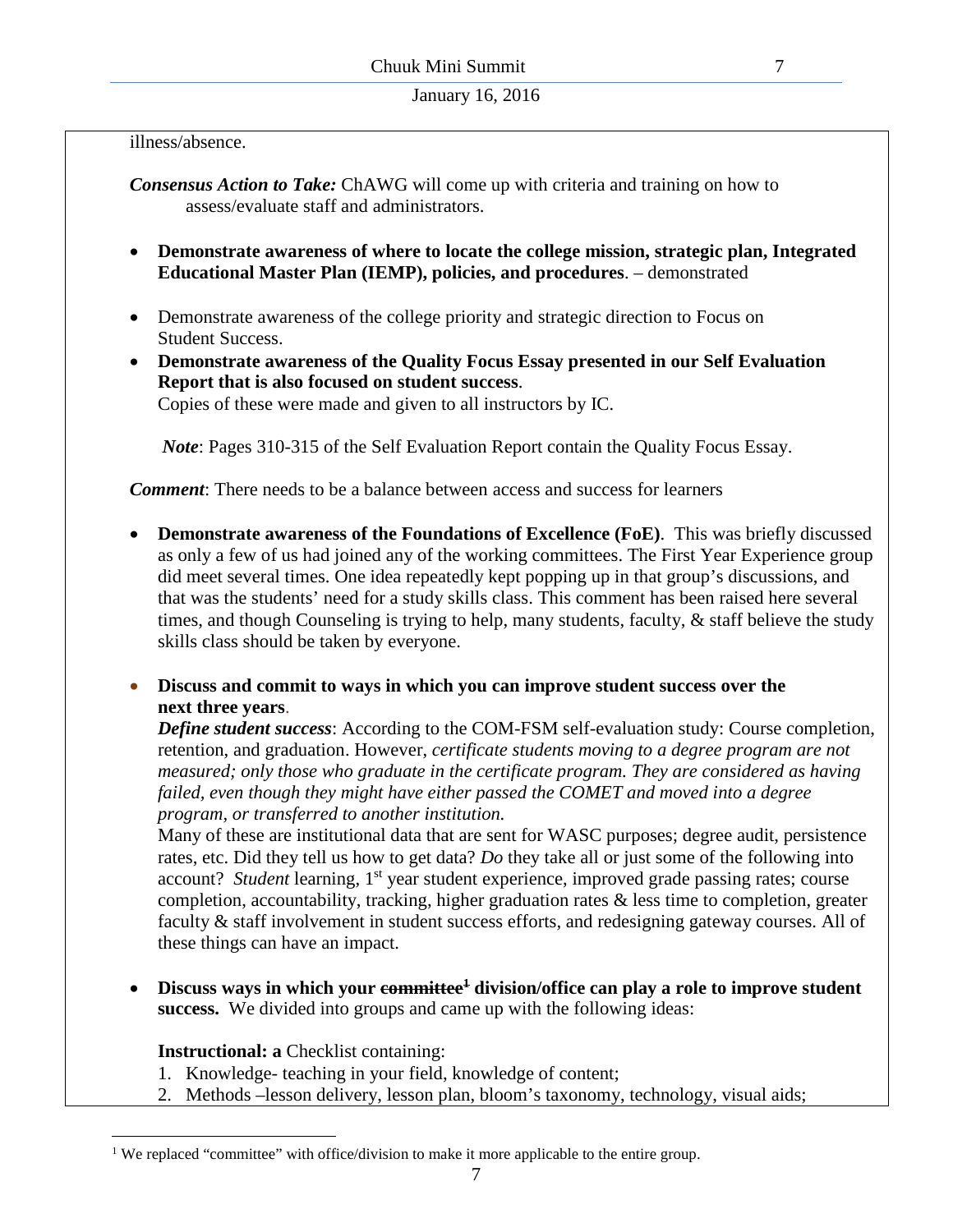- 3. Skills communication and advising;
- 4. Disposition- attitudes, motivation; and
- 5. Practice- just do it, attendance.

**Student Services:** We believe that student service refers to the broad range of supports that COM provides to help students navigate through college successfully.

- 1. Help students complete their FAFSA on a timely manner.
- 2. Provide mock interview sessions and resume writing workshops to graduating students.
- 3. Educate and announcing to students the due dates for documents.
- 4. Orient students to college life and how to be successful in college.
- 5. Help students on deficiency list get back into good standing.
- 6. Integrating student services into a learning community.
- 7. Providing workshops on a variety of topics to enhance students' success.
- 8. Teamwork with faculty to prevent students on deficiency list from failing.
- 9. Balancing academic and recreation life of students providing sports activities for them.
- 10. Provide medical assistance for their well being to stay healthy.
- 11. Availability of time to help students when they need help not only during office hours.
- 12. Provide hands on activities for students such as sewing, cooking and making handcrafts to help them learn other ways to provide for themselves in the future.

#### **Administration:**

- 1. Provide a safe and healthy environment conducive to learning.
- 2. Enforce policies.
- 3. Repair and maintain facilities and equipment.
- 4. Ensure that there is always Imprest Fund available.
- 5. Make sure school supplies are available.
- 6. Ensure there is sufficient funding for smooth operation.
- 7. Refund checks are available in time for those who are eligible.
- 8. Communication technology is working properly.
- 9. Resources are available and equipment in good condition.
- 10. Employees' annual evaluations are updated.
- 11. Recruit and retain qualified personnel
- 12. Ensure that all divisions/offices are functioning properly.

## • **Completed Assessment form for Day 2 of the Governance Summit**

5. Adjournment: 4 p.m. Looking ahead:

- **Staff development day.** IC Erencia and Dean Kind will look for a day during the week of Easter Break. Alton will do a  $\frac{1}{2}$  hour session on how to take minutes, as everything needs to be documented.
	- **Board of Education Meeting today.** They want us to provide training on multi-level instruction. Alton is the only one currently certified to do this. Many questions were raised but postponed until more is known.

## **Discussion of Agenda/Information Sharing:**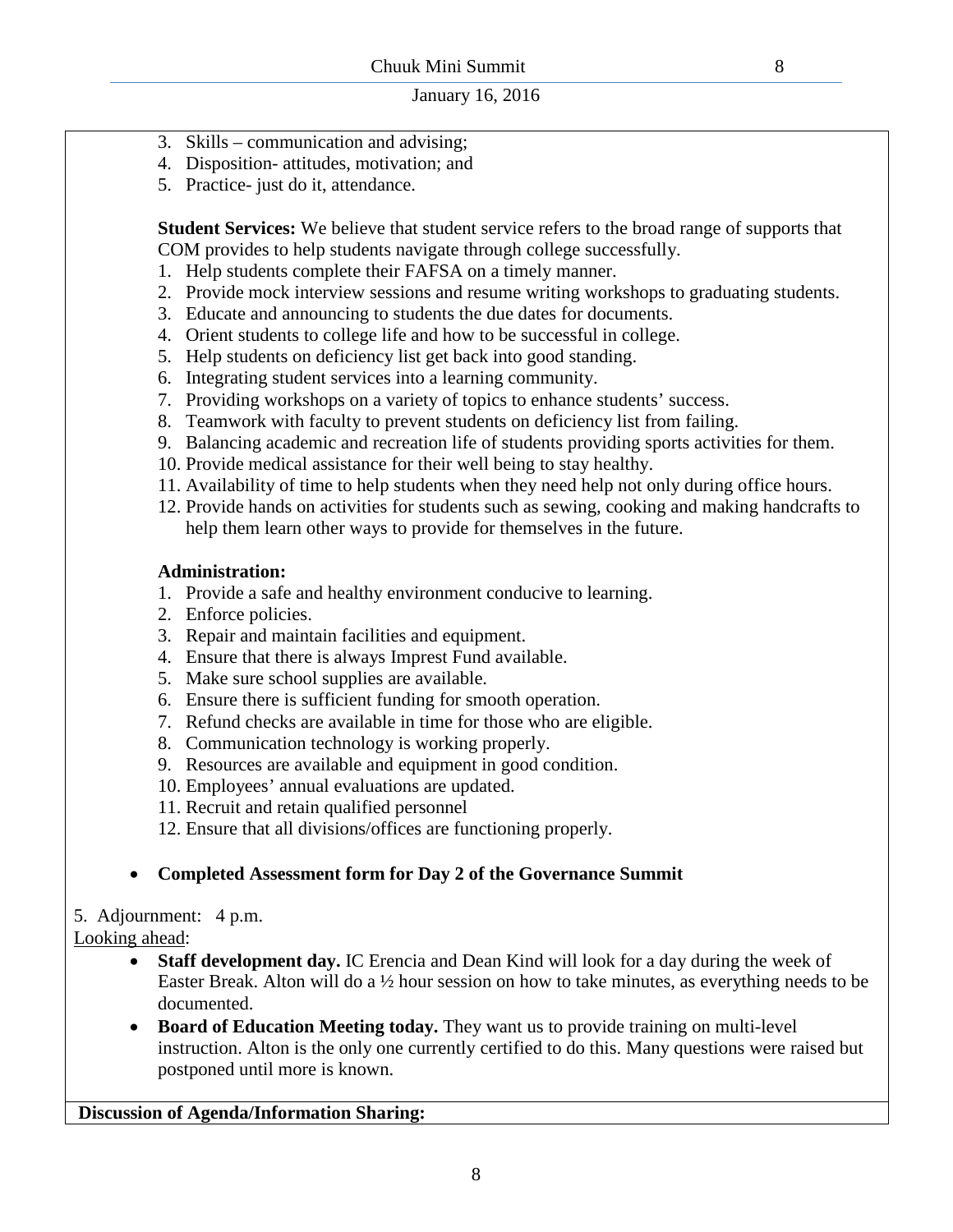# Chuuk Mini Summit 9

| Meeting adjourned at 4 p.m.                                                                                         |                                                                                            |                   |          |  |  |  |
|---------------------------------------------------------------------------------------------------------------------|--------------------------------------------------------------------------------------------|-------------------|----------|--|--|--|
| College Web Site Link:                                                                                              |                                                                                            |                   |          |  |  |  |
| Prepared by:                                                                                                        | Lynn Sipenuk                                                                               | Date Distributed: | 2/5/2016 |  |  |  |
| Approval of Minutes Process & Responses:                                                                            |                                                                                            |                   |          |  |  |  |
| $\blacktriangleright$                                                                                               |                                                                                            |                   |          |  |  |  |
| Submitted by: Lynn Sipenuk                                                                                          |                                                                                            | Date Submitted:   |          |  |  |  |
|                                                                                                                     | Summary Decisions/Recommendations/Action Steps/Motions with Timeline & Responsibilities:   |                   |          |  |  |  |
| committees are effective.                                                                                           | Assign campus committees to an appropriate person (IC, Dean, etc.) to help ensure that the |                   |          |  |  |  |
| ➤                                                                                                                   | Fiscal Officer is to ask Palikir if we can fundraise for our own contingencies.            |                   |          |  |  |  |
| During our meetings, chairs/committee members will make reports on what their committee has done.                   |                                                                                            |                   |          |  |  |  |
| ➤                                                                                                                   | Recruitment and Retention of students will be a key focus for Chuuk campus.                |                   |          |  |  |  |
| #1 Replace the COMET with a placement test. Try experimental ones in English / math.                                |                                                                                            |                   |          |  |  |  |
|                                                                                                                     | #2 Retention: We need to retain and graduate the few students we have.                     |                   |          |  |  |  |
| $\triangleright$ ChAIWAG will come out with criteria and training for staff and administration accountability. They |                                                                                            |                   |          |  |  |  |
|                                                                                                                     | will have a draft checklist by March 2016 for evaluating Staff and Administrators.         |                   |          |  |  |  |
| ≻                                                                                                                   | Other sessions to be presented at the upcoming Staff Development Day before mid-March.     |                   |          |  |  |  |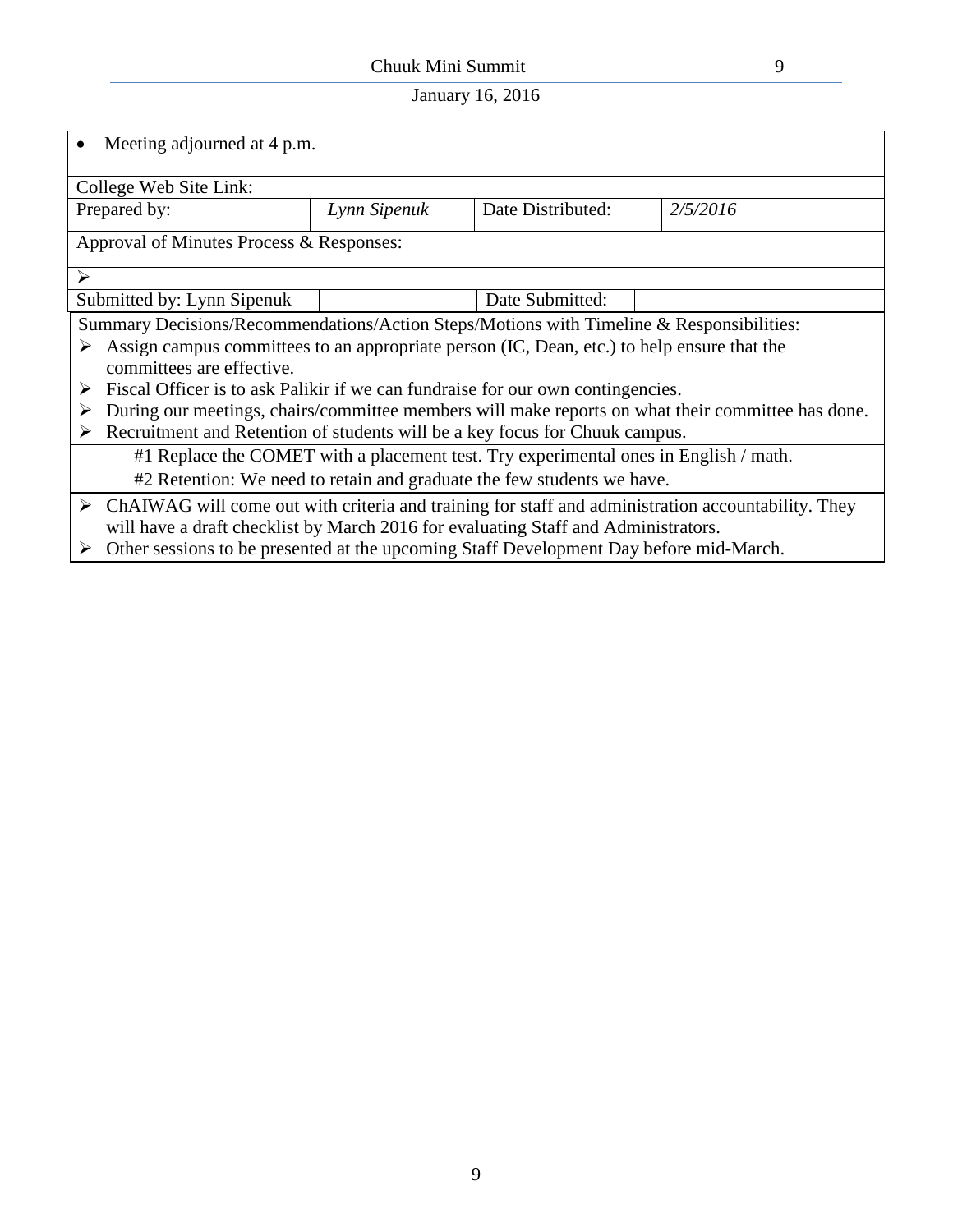| Appendix A                                                                               |
|------------------------------------------------------------------------------------------|
| $\lambda$ <i>i</i> $\lambda$ = $\lambda$ = $\lambda$ = $\lambda$ = $\lambda$ = $\lambda$ |

|                                                                                                                                                                                                                                                                                                                                                                                                                                                                                                                                                           | Attendance                                                                                                                                                                                                                                                                                                                                                                                                                                                                                                                                    |
|-----------------------------------------------------------------------------------------------------------------------------------------------------------------------------------------------------------------------------------------------------------------------------------------------------------------------------------------------------------------------------------------------------------------------------------------------------------------------------------------------------------------------------------------------------------|-----------------------------------------------------------------------------------------------------------------------------------------------------------------------------------------------------------------------------------------------------------------------------------------------------------------------------------------------------------------------------------------------------------------------------------------------------------------------------------------------------------------------------------------------|
| <b>Morning Session:</b>                                                                                                                                                                                                                                                                                                                                                                                                                                                                                                                                   | <b>Afternoon Session:</b>                                                                                                                                                                                                                                                                                                                                                                                                                                                                                                                     |
| Name:<br>Marylene Bisalen<br>1.<br><b>Benjamin Akkin</b><br>2.<br>3.<br>Memorina Yesiki<br>Roger Arnold<br>4.<br>5.<br>Cecilia Oliveros<br>Andita Meyshine<br>6.<br><b>Genevy S. Ifenuk</b><br>7.<br>Sr. Erencia Saipweirik<br>8.<br>9. Danilo Mamangon<br>10. Abraham S. Rayphand<br>11. Richardson Chiwi<br>12. Reagan Repen<br>13. Marie Mori Pitiol<br>14. Kersweet Eria<br>15. Alton Higashi<br>16. Wilson Bisalen<br>17. Lynn Sipenuk<br>18. Divine Lokopwe<br>19. Merly Nelson<br>20. Marcelly Mariano<br>21. John Dungawin<br>22. Jefferson Teruo | Name:<br>1. Jefferson Teruo<br>2. Marcelly Mariano<br>3. Divine Lokopwe<br>4. Lynn Sipenuk<br><b>Merly Nelson</b><br>5.<br>6. Wilson Bisalen<br><b>Alton Higashi</b><br>7.<br>8. Kersweet Eria<br><b>Marie Mori Pitiol</b><br>9.<br>10. Abraham S. Rayphand<br>11. Danilo Mamangon<br>12. Herner S. Braiel<br>13. Kalvin Assito<br>14. Sr. Erencia Saipweirik<br>15. Genevy Samuel<br>16. Andita Meyshine<br>17. Cecilia Oliveros<br>18. Marylene Bisalen<br>19. Memorina Yesiki<br>20. Benjamin Akkin<br>21. Roger Arnold<br>22. Miuty Nokar |
|                                                                                                                                                                                                                                                                                                                                                                                                                                                                                                                                                           |                                                                                                                                                                                                                                                                                                                                                                                                                                                                                                                                               |
| 23. Sosiro Adolif<br>24. Kind Kanto<br>25. Miuty Nokar<br>26. Edson Asito                                                                                                                                                                                                                                                                                                                                                                                                                                                                                 | 23. Kind Kanto<br>24. John Dungawin<br>25. Reagan Repen                                                                                                                                                                                                                                                                                                                                                                                                                                                                                       |
| 27. Herner S. Braiel<br>28. Hattie Raisom<br>29. Kalvin Assito                                                                                                                                                                                                                                                                                                                                                                                                                                                                                            |                                                                                                                                                                                                                                                                                                                                                                                                                                                                                                                                               |

Note: Those in blue ink participated in the Jan 04-05, 2016 Governance Summit in Pohnpei.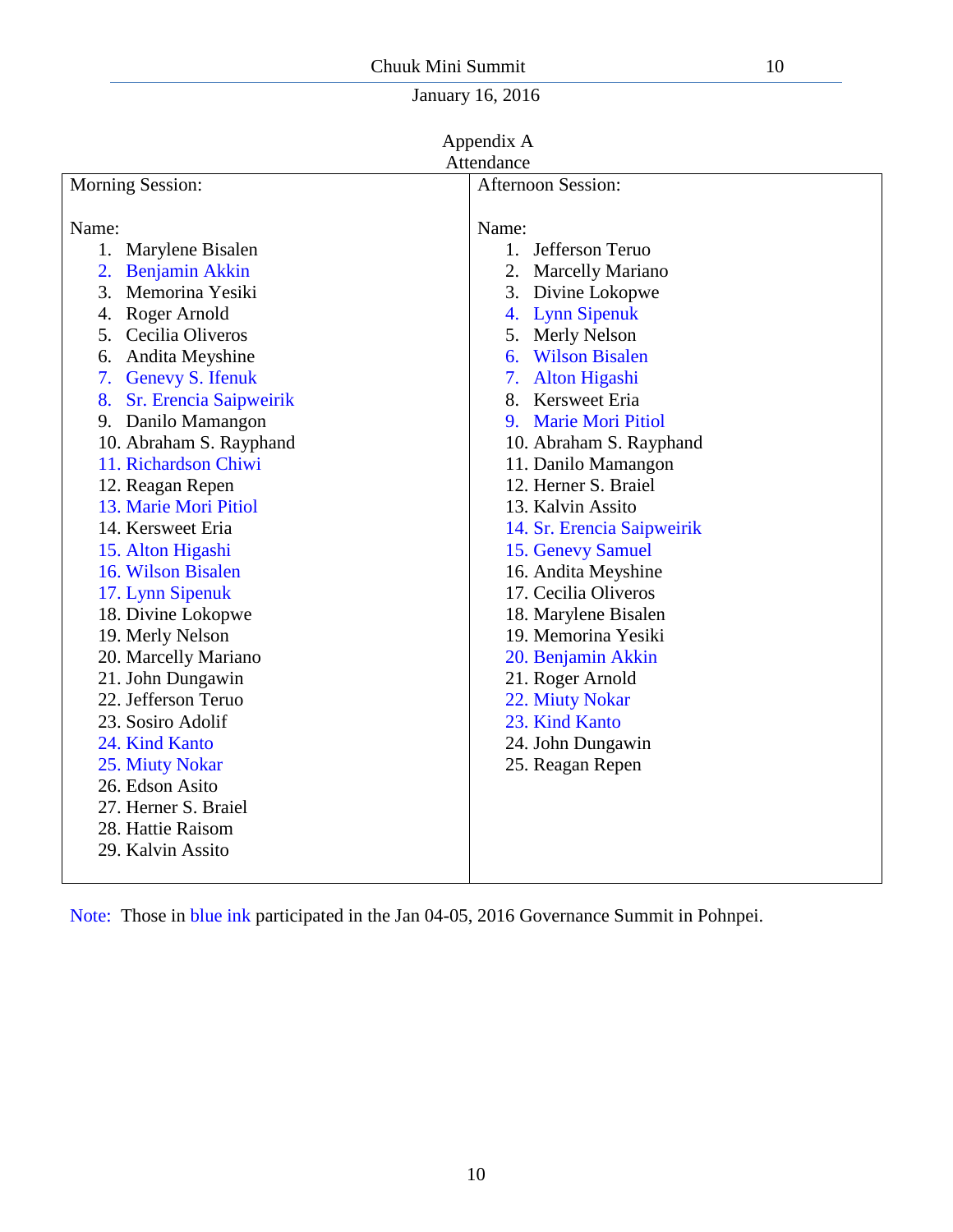# Appendix B

#### **Assessment of Governance Summit Morning Session. N=29**

Next to each outcome, place an "X" in the box to indicate how well you feel you have achieved each outcome after today's session. **Scale: Strongly disagree- 0.1-1; Disagree 1.1-2; Neutral 2.1-3; Agree 3.1-4; 4.1-5 Strongly Agree.**

| $\sigma$ .<br>You<br>Outcomes.<br>can:                                                                                                                                                             | <b>Strongly</b><br>Agree<br>(5) | ਤ<br>Agree<br>(4) | Neutral<br>(3) | $\overline{\phantom{a}}$<br><b>Disagree</b><br>(2) | <b>Strongly</b><br><b>Disagree</b><br>(1) | $\sigma$ , $\sigma$<br><b>WEIGHTED</b><br><b>MEAN</b> | <b>DESCRIPTION</b> |
|----------------------------------------------------------------------------------------------------------------------------------------------------------------------------------------------------|---------------------------------|-------------------|----------------|----------------------------------------------------|-------------------------------------------|-------------------------------------------------------|--------------------|
| 1.<br>Demonstrate<br>understanding as to<br>why committees<br>must go through a<br>formal<br>administrative<br>approval in order to<br>change a<br>committee's meeting<br>date, time, and<br>name. | 5                               | 14                | 3              | 1                                                  |                                           | 3.17                                                  | Agree              |
| 2. Demonstrate<br>awareness of<br>Standard IV.A<br><b>Decision Making</b><br>Roles and Processes.                                                                                                  | $\overline{4}$                  | 10                | 6              |                                                    |                                           | 2.69                                                  | Neutral            |
| 3. Discuss Participatory<br>Governance Board<br>Policy 2200 and<br>Administrative<br>Procedure 2200 and<br>offer<br>recommendations<br>towards<br>improvement.                                     | $\mathfrak{Z}$                  | 13                | 6              | $\mathbf{1}$                                       |                                           | 3.00                                                  | Agree              |
| 4. Discuss and<br>recommend<br>alternative pathways<br>for faculty service to<br>the college in lieu of<br>committee service.                                                                      | 5                               | 14                | $\overline{4}$ | $\mathbf{1}$                                       |                                           | 3.27                                                  | Agree              |
| 5. Demonstrate<br>knowledge of the<br>committee<br>appointment<br>process.                                                                                                                         | $\mathfrak{Z}$                  | 8                 | 10             | 1                                                  |                                           | 2.72                                                  | Neutral            |
| Demonstrate<br>6.<br>awareness of<br>committee's<br>assigned Ex Officio<br>officer and that<br>officer's role.                                                                                     | $\mathbf{2}$                    | 6                 | 10             | $\mathfrak{Z}$                                     | 3                                         | 2.52                                                  | Neutral            |
| 7. Define participatory<br>governance and<br>discuss ways to<br>improve individual,<br>committee, and<br>institutional efforts.                                                                    | 5                               | 14                | $\overline{4}$ |                                                    |                                           | 3.21                                                  | Agree              |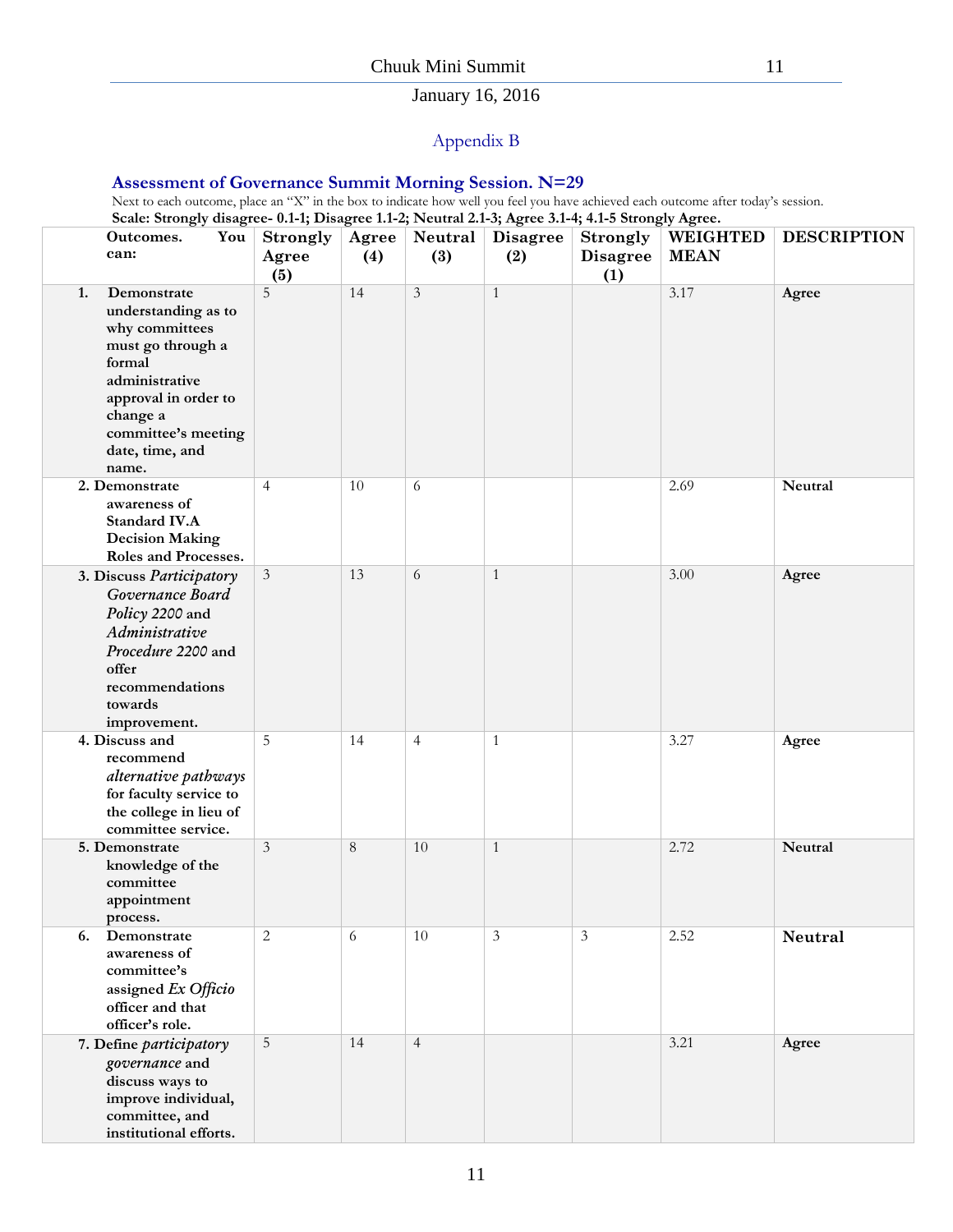# Chuuk Mini Summit 12

|     | 8. Define purposeful<br>dialogue.                                                                                                                                                                         | 9              | 7              | 6              |                |              | 3.14 | Agree          |
|-----|-----------------------------------------------------------------------------------------------------------------------------------------------------------------------------------------------------------|----------------|----------------|----------------|----------------|--------------|------|----------------|
|     | 9. Locate and apply the<br>Strengthening<br>Purposeful Dialogue<br>handbook.                                                                                                                              | $\overline{2}$ | 9              | $\,8\,$        | $\overline{2}$ |              | 2.55 | Neutral        |
| 10. | Articulate<br>institutional<br>priorities that should<br>drive committee<br>decisions.                                                                                                                    | 3              | 8              | 9              | 2              |              | 2.69 | Neutral        |
| 11. | Demonstrate<br>awareness of where<br>to locate the college<br>mission, strategic<br>plan, Integrated<br><b>Educational Master</b><br>Plan (IEMP),<br>policies, and<br>administrative<br>procedures.       | 1              | 7              | $\overline{4}$ | 11             |              | 2.31 | Neutral        |
| 12. | Articulate to<br>whom committee<br>decisions and<br>recommendations<br>should be<br>communicated for<br>informational<br>purposes and for<br>administrative<br>consideration,<br>action, and<br>feedback. | $\mathbf{1}$   | 5              | 10             | $\overline{4}$ | $\mathbf{1}$ | 2.21 | <b>Neutral</b> |
| 13. | Discuss and<br>recommend ways to<br>improve board and<br>administrative<br>feedback to the<br>college community.                                                                                          | 3              | 7              | $\overline{7}$ | $\overline{4}$ | $\mathbf{1}$ | 2.52 | Neutral        |
| 14. | Explain the role<br>of the chairperson.                                                                                                                                                                   |                | $\overline{4}$ | 11             | $\overline{4}$ | $\sqrt{2}$   | 2.03 | Neutral        |
| 15. | Articulate<br>strategies for the<br>chairperson to run<br>effective meetings.                                                                                                                             | $\overline{4}$ | $\overline{2}$ | 11             | $\mathfrak{Z}$ | $\mathbf{1}$ | 2.34 | Neutral        |
| 16. | Discuss and<br>recommend<br>strategies for<br>improving and for<br>communicating<br>committee minutes.                                                                                                    | $\overline{4}$ | 5              | 10             | $\overline{4}$ |              | 2.69 | Neutral        |
|     | 17. Articulate the<br>importance of<br>posting minutes to<br>the COM-FSM wiki<br>in a timely manner.                                                                                                      | $\overline{2}$ | $\overline{4}$ | 9              | $\overline{4}$ | $\mathbf{1}$ | 2.14 | Neutral        |
|     | 18. Commit to                                                                                                                                                                                             | $\mathbf{1}$   | $\sqrt{6}$     | $\overline{7}$ | $\overline{4}$ | $\mathbf{1}$ | 2.03 | Neutral        |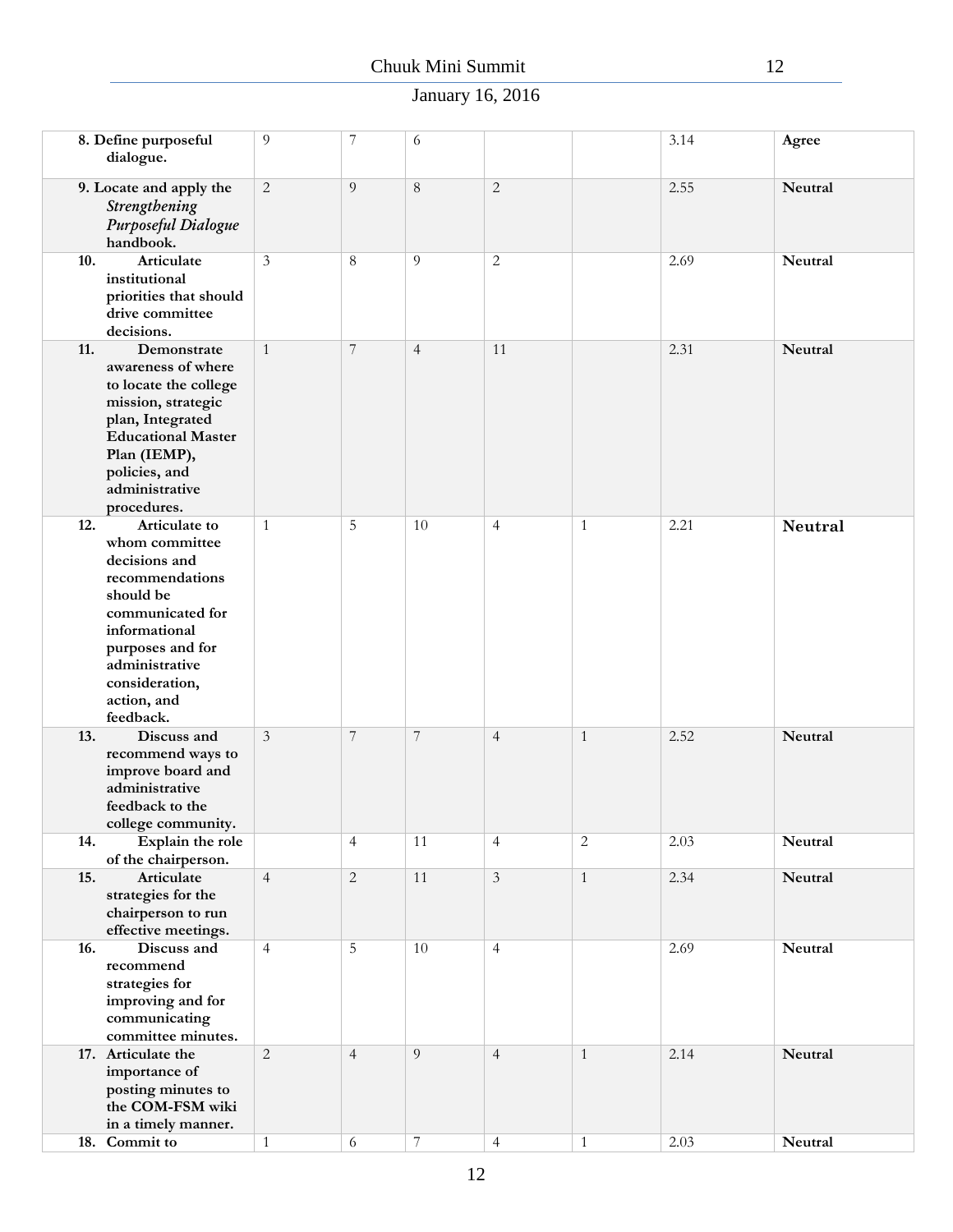| improving practices<br>for more efficient, |  |  |  |  |
|--------------------------------------------|--|--|--|--|
| effective, enjoyable<br>meetings.          |  |  |  |  |

#### **Assessment of Governance Summit Afternoon session N=25**

Next to each outcome, place an "X" in the box to indicate how well you feel you have achieved that outcome after today's session. **Scale: Strongly disagree- 0.1-1; Disagree 1.1-2; Neutral 2.1-3; Agree 3.1-4; 4.1-5 Strongly Agree.**

|    | You<br>Outcomes.<br>can:                                                                                                                                                | <b>Strongly</b><br>Agree<br>(5) | Agree<br>(4)   | Neutral<br>(3) | <b>Disagree</b><br>(2) | <b>Strongly</b><br><b>Disagree</b><br>(1) | <b>WEIGTED</b><br><b>MEAN</b> | <b>DESCRIPTION</b> |
|----|-------------------------------------------------------------------------------------------------------------------------------------------------------------------------|---------------------------------|----------------|----------------|------------------------|-------------------------------------------|-------------------------------|--------------------|
| 1. | Demonstrate<br>awareness of the<br>college priority<br>and strategic<br>direction to Focus<br>on Student<br>Success.                                                    | 7                               | 12             | $\mathbf{1}$   |                        |                                           | 3.44                          | Agree              |
| 2. | Demonstrate<br>awareness of the<br><b>Quality Focus</b><br>Essay presented in<br>our Self<br><b>Evaluation Report</b><br>that is also<br>focused on<br>student success. | $\overline{2}$                  | 8              | 6              | $\mathfrak{Z}$         | $\mathbf{1}$                              | 2.68                          | Neutral            |
| 3. | Demonstrate<br>awareness of the<br>Mini-Work Plan                                                                                                                       | $\mathbf{1}$                    | 5              | $8\,$          | $\overline{4}$         | $\mathbf{1}$                              | 2.32                          | Neutral            |
| 4. | Demonstrate<br>awareness of the<br>Foundations of<br>Excellence (FoE).                                                                                                  | $\overline{2}$                  | 5              | $\,8\,$        | $\mathfrak{Z}$         | $\overline{3}$                            | 2.52                          | Neutral            |
| 5. | Discuss and<br>commit to ways in<br>which you can<br>improve student<br>success over the<br>next three years.                                                           | $\overline{7}$                  | 6              | $\overline{c}$ | $\mathbf{2}$           | $\mathbf{1}$                              | 2.80                          | Neutral            |
| 6. | Discuss ways in<br>which your<br>committee can<br>play a role to<br>improve student<br>success.                                                                         | 13                              | 5              | $\mathbf{2}$   |                        |                                           | 3.64                          | Agree              |
| 7. | Demonstrate<br>awareness of the<br>work conducted<br>by the Core<br><b>Values Working</b><br>Group.                                                                     | 3                               | 3              | 10             | 3                      |                                           | 2.52                          | Neutral            |
| 8. | Discuss COM-<br>FSM Core Values,<br>their meaning,                                                                                                                      | $\overline{4}$                  | $\overline{2}$ | 9              | $\overline{4}$         |                                           | 2.52                          | Neutral            |

13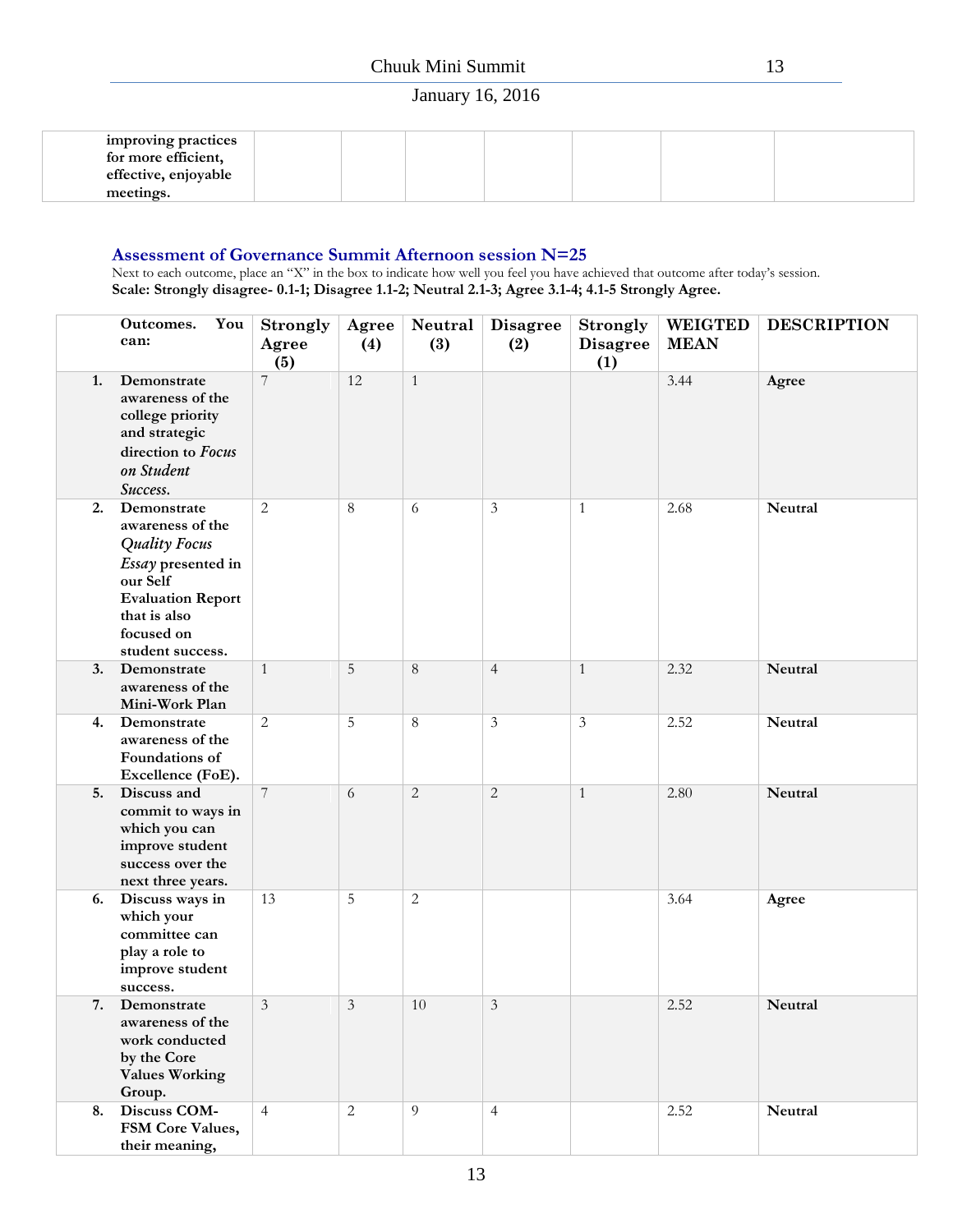| and their purpose.       |   |   |    |      |         |
|--------------------------|---|---|----|------|---------|
| 9. Provide constructive  | ر | ∂ | .J | 2.40 | Neutral |
| input to the final       |   |   |    |      |         |
| <b>Core Values to be</b> |   |   |    |      |         |
| presented to the         |   |   |    |      |         |
| <b>Board of Regents</b>  |   |   |    |      |         |
| and implemented          |   |   |    |      |         |
| <b>March 2016.</b>       |   |   |    |      |         |

| 10. What did you enjoy the most about the Governance<br>Summit?                                                                                                                                                                                                                                                                                                                                                                                                                                                                                                                                                                                                                                                                                                                                                                                                                                                                                                                                                                                      | 12. What did you learn that you feel will be most useful to<br>you in your college responsibilities?                                                                                                                                                                                                                                                                                                                                                                                                                                                                                                                                                  |
|------------------------------------------------------------------------------------------------------------------------------------------------------------------------------------------------------------------------------------------------------------------------------------------------------------------------------------------------------------------------------------------------------------------------------------------------------------------------------------------------------------------------------------------------------------------------------------------------------------------------------------------------------------------------------------------------------------------------------------------------------------------------------------------------------------------------------------------------------------------------------------------------------------------------------------------------------------------------------------------------------------------------------------------------------|-------------------------------------------------------------------------------------------------------------------------------------------------------------------------------------------------------------------------------------------------------------------------------------------------------------------------------------------------------------------------------------------------------------------------------------------------------------------------------------------------------------------------------------------------------------------------------------------------------------------------------------------------------|
| I enjoy the sharing of ideas, especially the<br>one when we shared and participatory is<br>distinct and differentiated.<br>Those who spoke and share done with<br>$\overline{\phantom{a}}$<br>honesty and sincerity<br>Communicating with other members of<br>$\overline{\phantom{a}}$<br><b>Chuuk Campus</b><br>Enjoy listening to the difference between<br>$\overline{\phantom{a}}$<br>participatory governance and that is to<br>participate in order to share ideas from each<br>division's, committee and COM wide.<br>The discussion on how to improve and<br>$\overline{\phantom{a}}$<br>meaning of<br>shared<br>participatory<br>and<br>governance<br>The morning session and working group<br>$\overline{\phantom{a}}$<br>Group discussions and sharing ideas<br>$\overline{\phantom{a}}$<br>Healthy discussion on issues<br>$\overline{\phantom{a}}$<br>Getting into group and do discussion<br>$\overline{\phantom{a}}$<br>Sharing information with friends<br>$\overline{\phantom{a}}$<br>Purposeful dialogue<br><b>Student success</b> | Press forward for self-improvement<br>student success is my highest priority<br>here at the college<br>What these three words mean: respect,<br>$\overline{\phantom{a}}$<br>responsibilities and right<br>My commitment toward improvement<br>To consider student who wants to attend<br>COM-FSM, but did not pass the<br><b>COMET</b><br>Keep on improving on the quality of my<br>responsibility and job description<br>Student success<br>What each department/division are<br>encountering with work<br>Focus on student success<br>Sharing ideas on student success<br>Improve student success and committee<br>minute, communication governance |
| 11. What did you enjoy the least about the Governance                                                                                                                                                                                                                                                                                                                                                                                                                                                                                                                                                                                                                                                                                                                                                                                                                                                                                                                                                                                                | 13. What would you improve for future summits?                                                                                                                                                                                                                                                                                                                                                                                                                                                                                                                                                                                                        |
| Summit?<br>Too fast and unclear presentation<br>$\overline{\phantom{a}}$<br>The fact that we did not have enough break<br>$\overline{\phantom{a}}$<br>None, as all areas are useful<br>$\blacksquare$<br>Irrelevant discussion<br>We did not talk about any other issues<br>How we seem to start late<br>Too much sitting, not enough time sometimes<br>$\overline{\phantom{a}}$<br>of topic, but were important<br>Alton talking too much not allowing<br>$\overline{\phantom{a}}$<br>everyone to share opinion very demanded in<br>discussion driving almost everyone into                                                                                                                                                                                                                                                                                                                                                                                                                                                                         | Provide more activities for each units<br>Layout plans to involve everyone's input<br>and ideas, encourage everyone especially<br>lead speakers to stay on topic discussed.<br>We cannot learn anything by wondering<br>and side tract<br>Time to add comment, ideas and<br>problem we have<br>More faculty and staff presentation<br>More valuable thoughts<br>Be on time so we start on time<br>Less agenda and more meaningful                                                                                                                                                                                                                     |